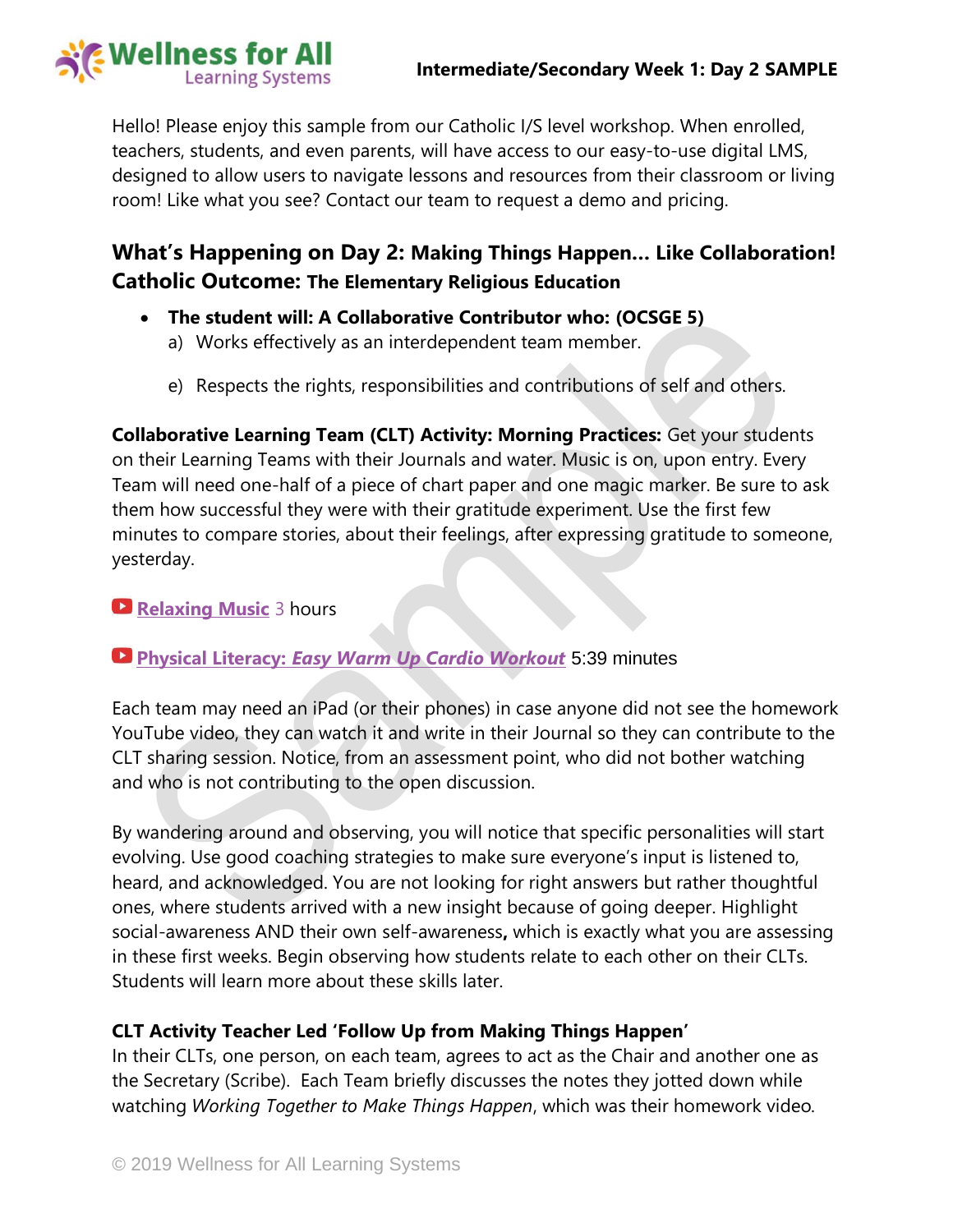

Again, when a student has nothing written, hand them an iPad to watch it, with their own headsets, while the others are sharing ideas. They journal as they listen and watch.

### **[Working Together to Make Things Happen](https://www.youtube.com/watch?v=Fd_nkBHgX8s)**

Then collaboratively, each CLT agrees what 4 points were MOST important, to their entire team. Collaboration required here to see how they problem solve this. The Scribe for your team today writes down what you tell him/her on the chart paper provided. Do not share your ideas with other teams. Turn the chart paper over so it is not visible to other teams, until you ask for it to be posted.

**Big Think: CLT 'Making Things Happen' Chart:** When all the charts are hanging, there is no need for dialogue about each chart at this point. Mostly, because you have homework today, teachers. When you look at the charts, is there one way you can condense what your students collaboratively decided was important when working on their teams, by reducing it to 5-6 points? Because once you have done that, you have their assessment forever completed, about how you will measure CLTs for the rest of the year......and it came from their own mouths  $\circled{c}$ 

Once you have condensed their ideas into 5-6 expectations, that chart remains hanging up in the classroom because whenever the kids go into their Learning Teams, they can be reminded what it is you are assessing. Be sure to show it to them the next time they are working in teams. Title it *CLT Expectations*!

**Catholic Extension:** *Alive in You: Service Camp Suggestions for Secondary:* This may be something a Religion Teacher or Guidance or Educational Assistant, a Health & Wellbeing professional or a CYW, could offer to talk with the teens about to become a witness to Christ. This camp outline will assist the facilitator to help youth find ways to be of service and REALLY make things happen. Witness Talk Guidelines Plan is included, for anyone wanting to do so.

**Intermediate Extension: Meet Grade 8 Kids at Our Lady of Fatima, Colorado, USA.**  Regardless of the subject you teach, this is a great way to get Catholic teens to collaborate on a project together. Time for you to collaborate with your staff on this one too.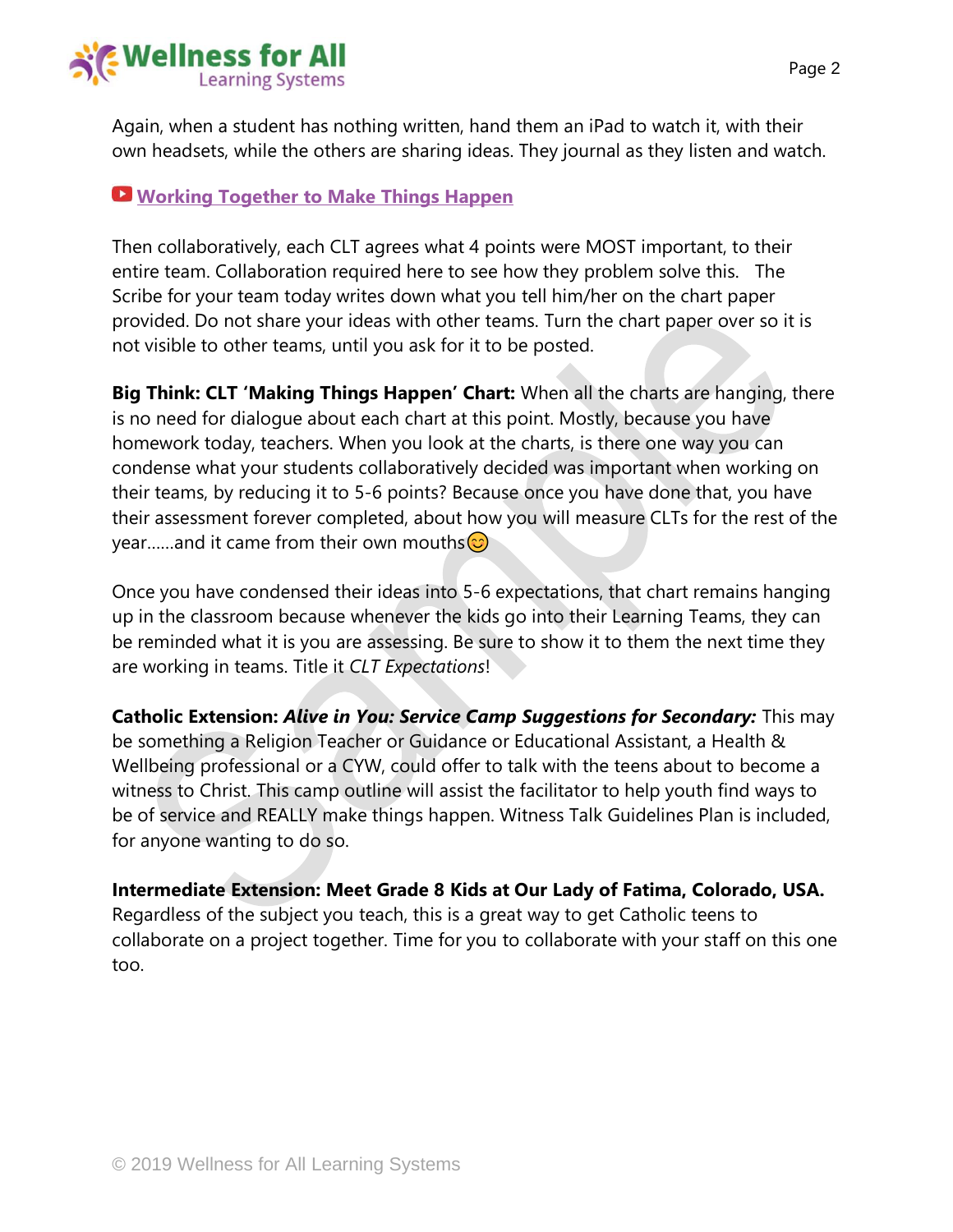

### **Secondary Alive in You Talks**

### **Catholic Outcomes: The student will:**

- **How am I living?** This talk is meant to be an honest reflection of how you are living using Jesus as the example of living a Catholic life.
- **Discerning Believer:** e) Speaks the language of life... "recognizing that life is an unearned gift and that a person entrusted with life does not own it but that one is called to protect and cherish it." (Witnesses to Faith)
- **A Reflective, Creative & Holistic Thinker who:** d) Makes decisions, in light of, gospel values with an informed moral conscience.

### **Alive In You Talks**

This document was provided for facilitators at a Catholic Conference Camp. There are many reflections, questions, and discussion ideas, in it that can be used in many capacities. Use it as you see fit.

- 1. Use it during reflection time over the course of the year in Religion class or even during WFA Workshops.
- 2. Divide up the questions into CLTs and let them report back (or not) with their discoveries.
- 3. If there any health, wellbeing professionals, CYWs, Guidance Counselor associated with your school, work with him/her to plan a series of "Alive In You' **TalksL**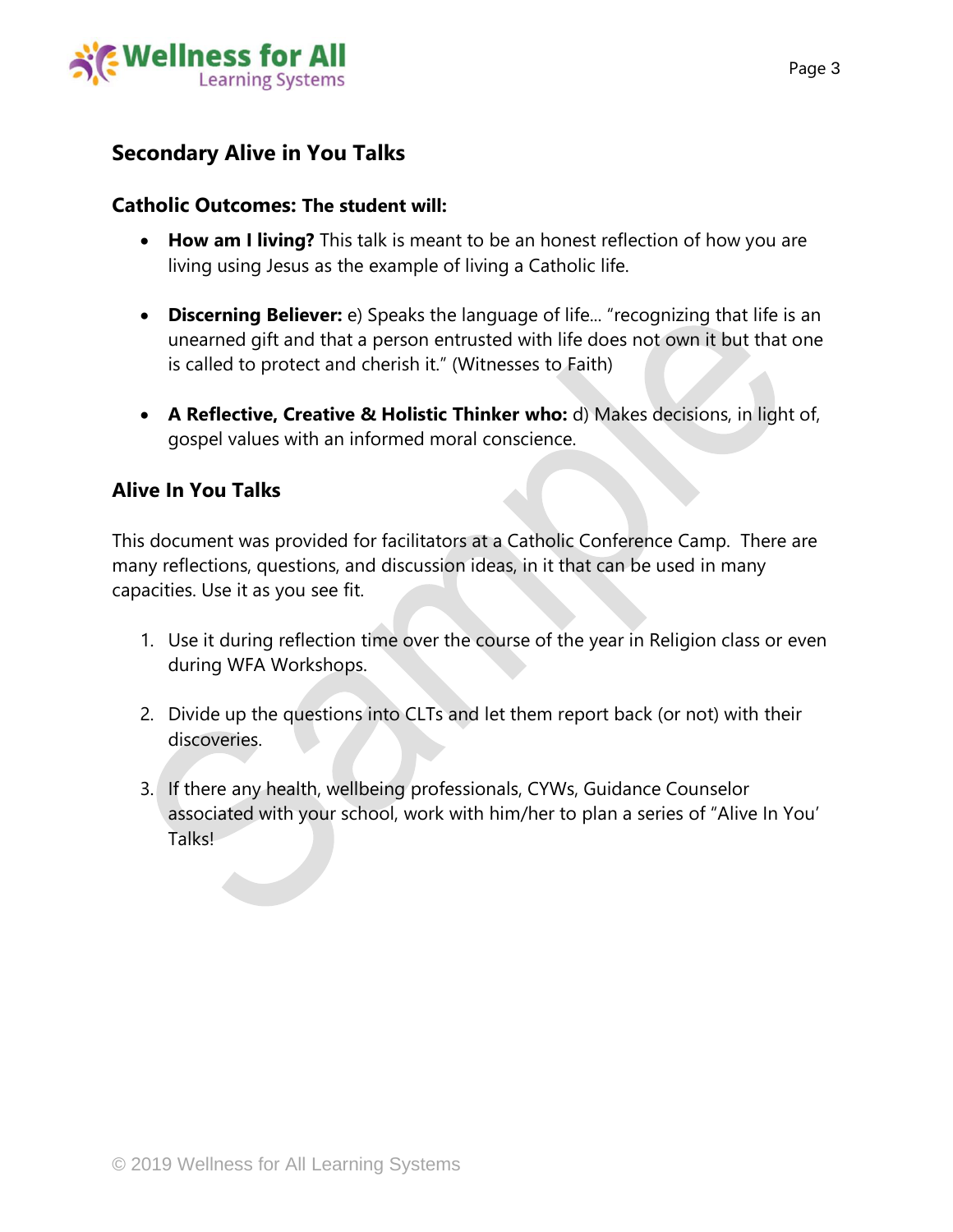

### **Tuesday Witness Talk Guidelines Tuesday Theme - What do I believe?**

The goal of this talk is to explain what it means to believe in something and what it means to have faith and to profess the creed. This talk will help your group realize that their actions show others what they believe.

### **Questions to think about:**

- 1. What does it mean to believe in something? (share something you believe in that has affected your actions or decision making)
- 2. What is a creed? Why is it important that the Catholic Church has a set of beliefs that all members profess as one?
- 3. If faith without works is dead, how do we live out our faith in actions to to keep our faith alive?
- 4. What do your actions tell those around you about what you believe?
- 5. Would people know that you are Catholic by your actions? Why or why not?
- 6. What is the hardest part about living out your beliefs as a teenager? How have you overcome these challenges?

### **Catechism and Bible Verses to guide you:**

"'Believing' is a human act, conscious and free, corresponding to the dignity of the human person." CCC180

"What good is it, my brothers and sisters if you say you have faith but do not have works? Can faith save you? If a brother or sister is naked and lacks daily food, and one of you says to them, 'Go in peace; keep warm and eat your fill,' and yet you do not supply their bodily needs, what is the good of that? So faith by itself, if it has no works, is dead." James  $2:14$ -17 "But someone will say, 'You have faith and I by my faith and I by my works, and I by my faith apart from your works.' Show works, and I by my faith  $\alpha$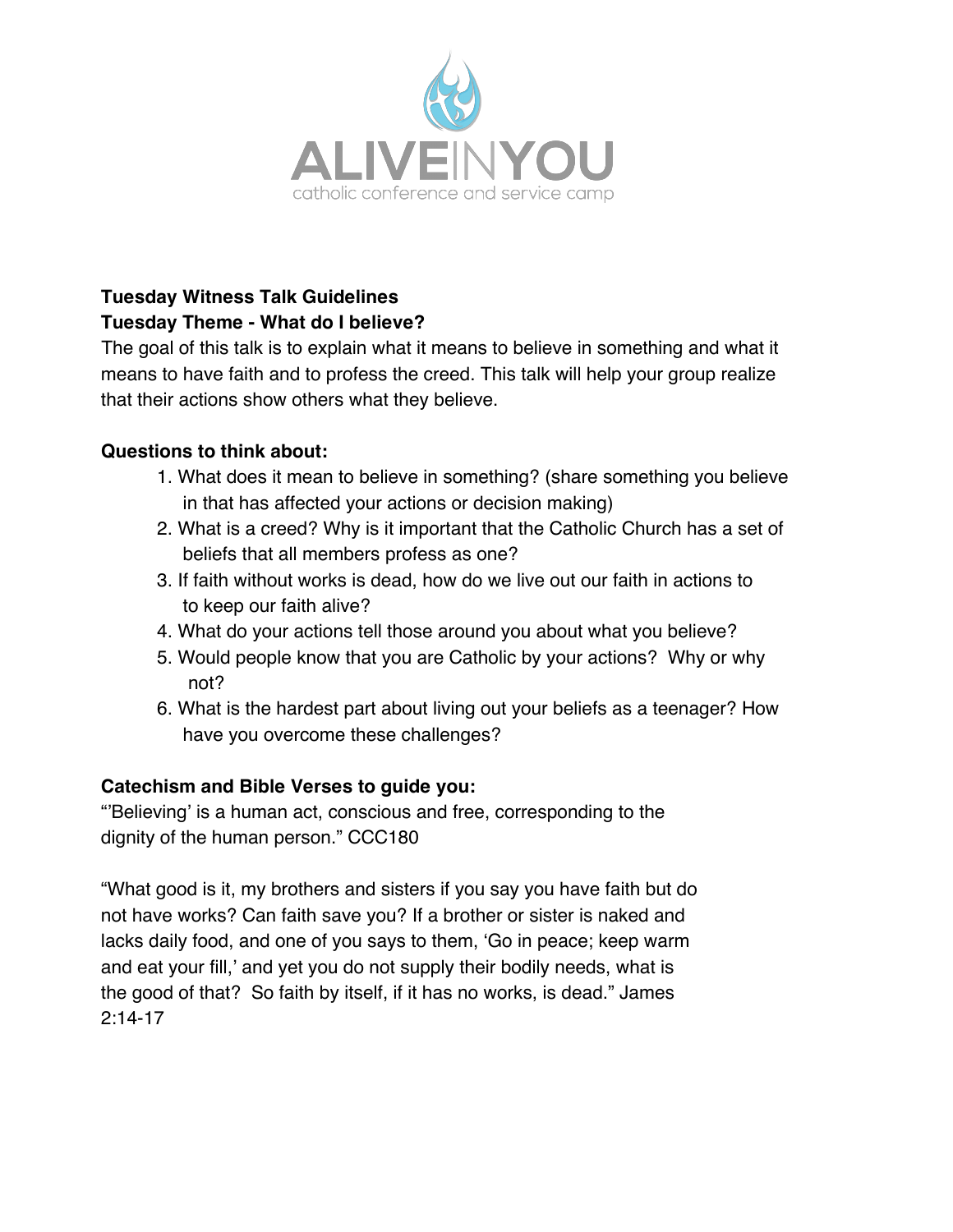

### **Wednesday Witness Talk Guidelines Wednesday Theme - What am I creating?**

This talk should reflect on the reality of God the Father as Creator. The purpose is to encourage the teens to take an honest look at their lives and reflect on what they are creating with their lives.

### **Questions to think about:**

- 1. Take time to reflect on your life in order to encourage the other teens to reflect on their lives and what they are creating. We suggest brainstorming using the prompt: what am I creating with my life? (Drama? Stable relationships? Pain? Difficulty? Peace? Love?)
- 2. The word create means to bring something into existence or to cause something to happen as a result of your actions. What are you bringing into existence? What is happening as a result of your actions?
- 3. Do the things that you are creating with your life reflect what you believe?
- 4. Jesus calls is to build the kingdom of God, how are you building the kingdom of God with your life?
- 5. What can you do as a teenager to create more beauty, more love, and more peace?

### **Catechism and Bible Verses to guide you:**

"For we are his workmanship, created in Christ Jesus for good works, which God prepared beforehand, that we should walk in them." Ephesians 2:10

"Fast from hurting words and say kind words. Fast from sadness and be filled with gratitude. Fast from anger and be filled with patience. Fast from pessimism and be filled with hope. Fast from worries and trust in God. Fast from complaints and contemplate simplicity. Fast from pressures and be prayerful. Fast from bitterness and fill your heart with joy. Fast from selfishness and be compassionate to others. Fast from grudges and be reconciled. Fast from words and be silent so you can listen."

-Pope Francis

"Yesterday is gone. Tomorrow has not yet come. We only have today."

-Saint Teresa of Calcutta

"Human thought is creative. What we think becomes" -Matthew Kelly

"Christian, recognize your dignity and, now that you share in God's own nature, do not return to your former base condition by sinning. Remember who is your head and of whose body you are a member. Never forget that you have been rescued from the power of darkness and brought into the light of the Kingdom of God." CCC 169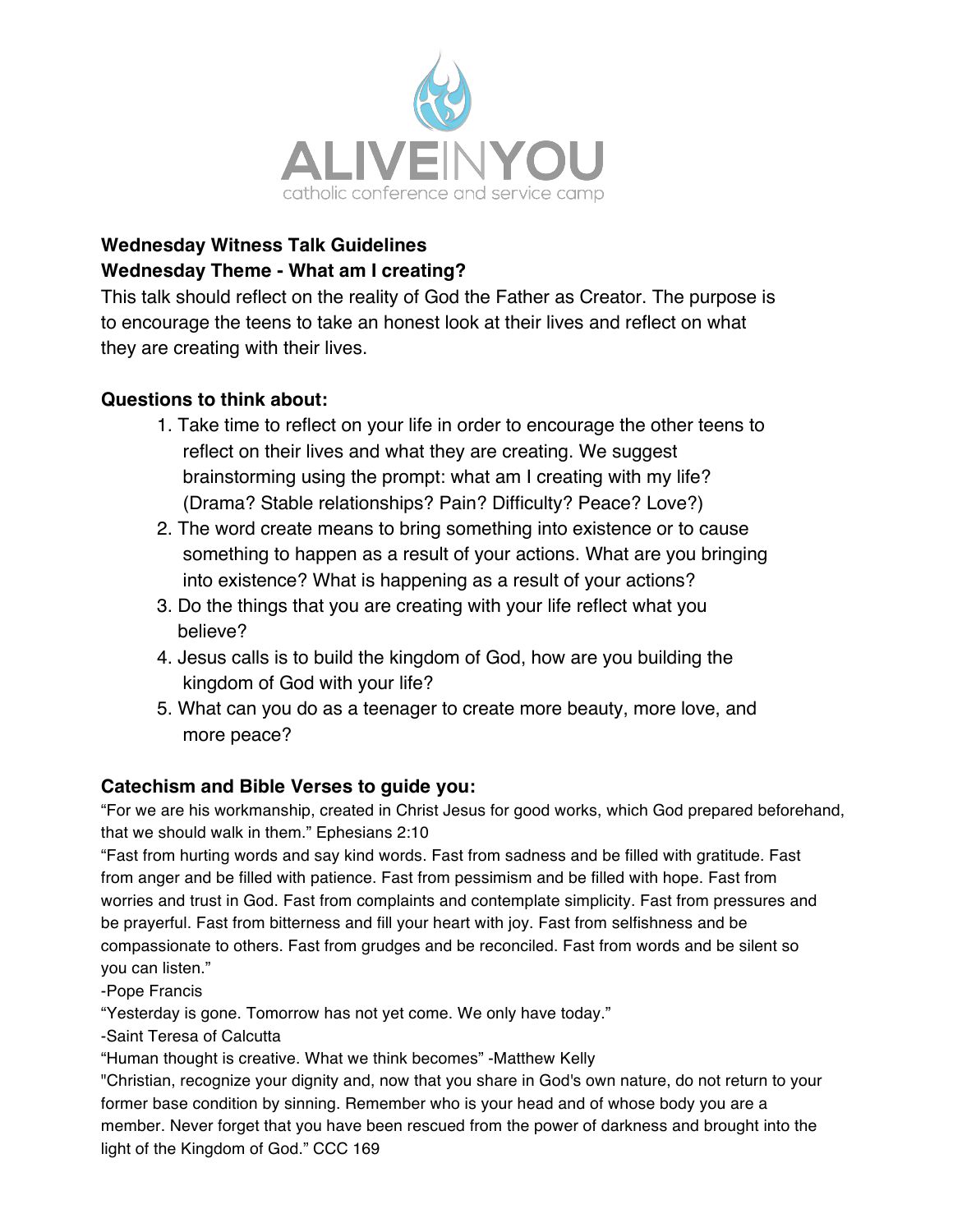

### **Thursday Witness Talk Guidelines**

**Thursday Theme - How am I living?** This talk is meant to be an honest reflection of how you are living using Jesus as the example of living a Christian life.

### **Questions to think about:**

1. Jesus truly lived the human experience-full of triumphant highs and difficult times. Regardless of the situation, Jesus always followed God the Father's will for His life. How does Jesus's devout obedience and life inspire you? How have you trusted God with your life?

2. Have your life and your choices inspired anyone else? If so, how?

3. How are you being Christ to those around you? Do you help people feel the love of Christ?

4. Are you living life to the fullest by using the gifts and talents that God has given you?

5. Are you following Jesus' example of being the person God called you to be? (Are you letting doubt, fear of being judged, or laziness get in the way?)

### **Catechism Verses to guide you:**

"Therefore be imitators of God, as beloved children. And walk in love, as Christ loved us and gave himself up for us, a fragrant offering and sacrifice to God." -Ephesians 5:1-2

"He who says he abides in him ought to walk in the same way in which he walked." -1 John 2:6

"In all of his life Jesus presents himself as *our model*. He is 'the perfect man', who invites us to become his disciples and follow him. In humbling himself, he has given us an example to imitate, through his prayer he draws us to pray, and by his poverty he calls us to accept freely the privation and persecutions that may come our way." CCC 520 "I want to be completely transformed into your mercy and to be your living reflection, O Lord. May the greatest of all divine attributes, that of your unfathomable mercy, pass through my heart and soul to my neighbor." — St. Faustina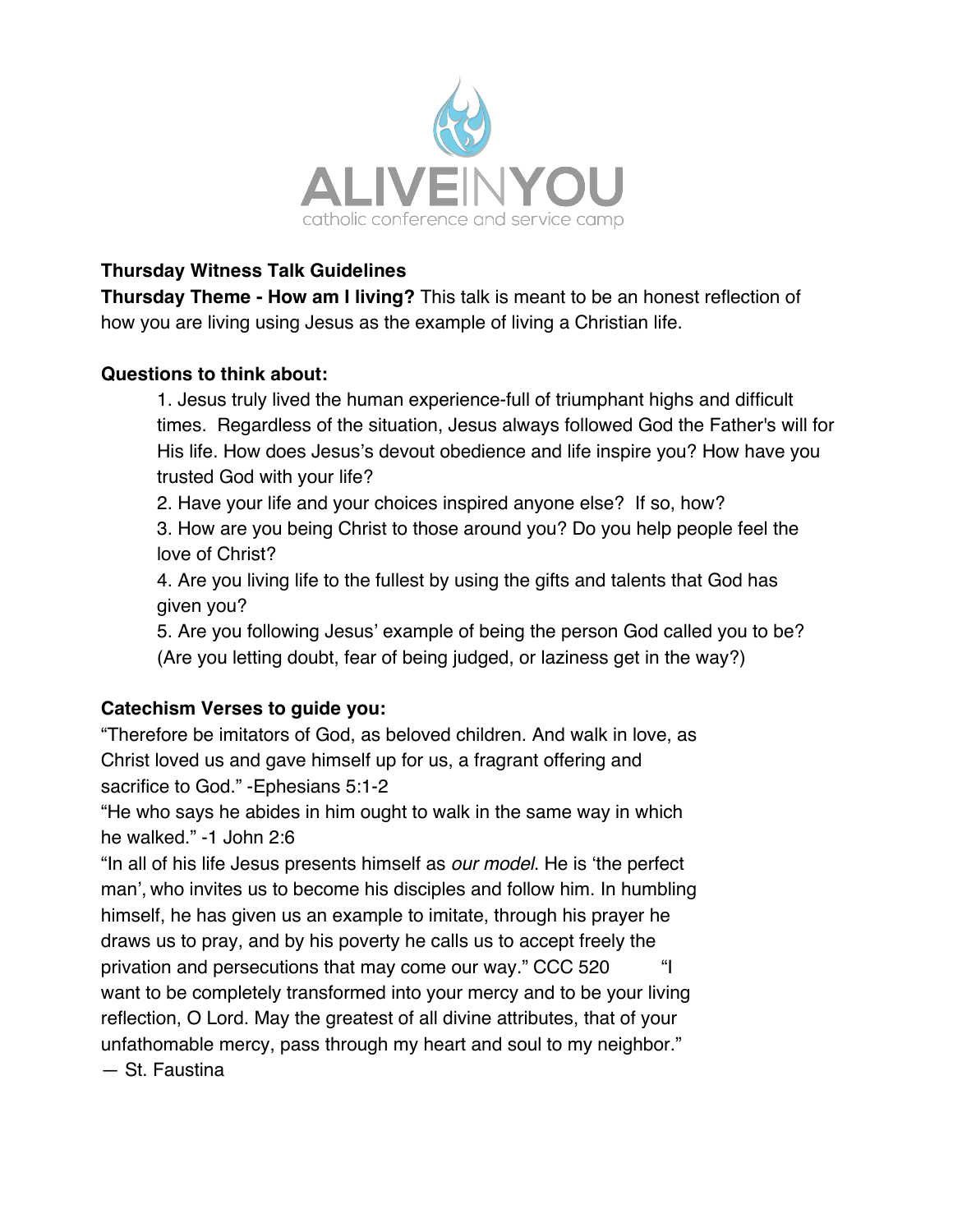

### **Saturday Large Group Discussion**

The goal of this parish time discussion is to look back on what your participants have learned throughout the week. Also, encourage your teens to look towards what life is going to look like when they return from camp. There is often a lot of fear and questions from teens about how to take the experience of camp and the spiritual high they are on and bring that back into their normal lives. As youth ministers you have likely seen teens who go from being fully invested on retreats and at camp and then returning back to old habits after a few months at home. This is your time to set goals with them and see what you can do to keep them engaged after camp.

### **Questions:**

1. What was the most impactful part of the service we did this week for you?

2. What message resonated with you the most from the witness talks this week?

3. Which prayer experience was the most meaningful? What was it about this prayer experience that was so meaningful. (Opening Mass on Tuesday, praise and worship, daily Mass, daily decade of the Rosary, morning Adoration, Reconciliation, Large Group Adoration).

4. What did you learn about yourself this week?

5. With the information you learned about yourself what is one thing you want to work on in your life? (\*we suggest having the teens write down their goal in their journal). At this point it might be beneficial to discuss accountability/prayer partners and possibly even pair up your teens. Have them share their goal with one another and commit to holding one another accountable and praying for them as they work on their goal.

6. How can we take this experience home with us? What is one thing that you can do personally to make our youth group experience at home have the spirit of camp?

7. What is one youth group event that you can commit to attending or helping with?

8. What is one thing you would like to see happen at our church? How can you help make it happen? (Coming off of camp may want to see more service, praise and worship, or Adoration. We know as a youth minister you already have a lot on your plate so it is important for the teens to take some responsibility in making these things happen.)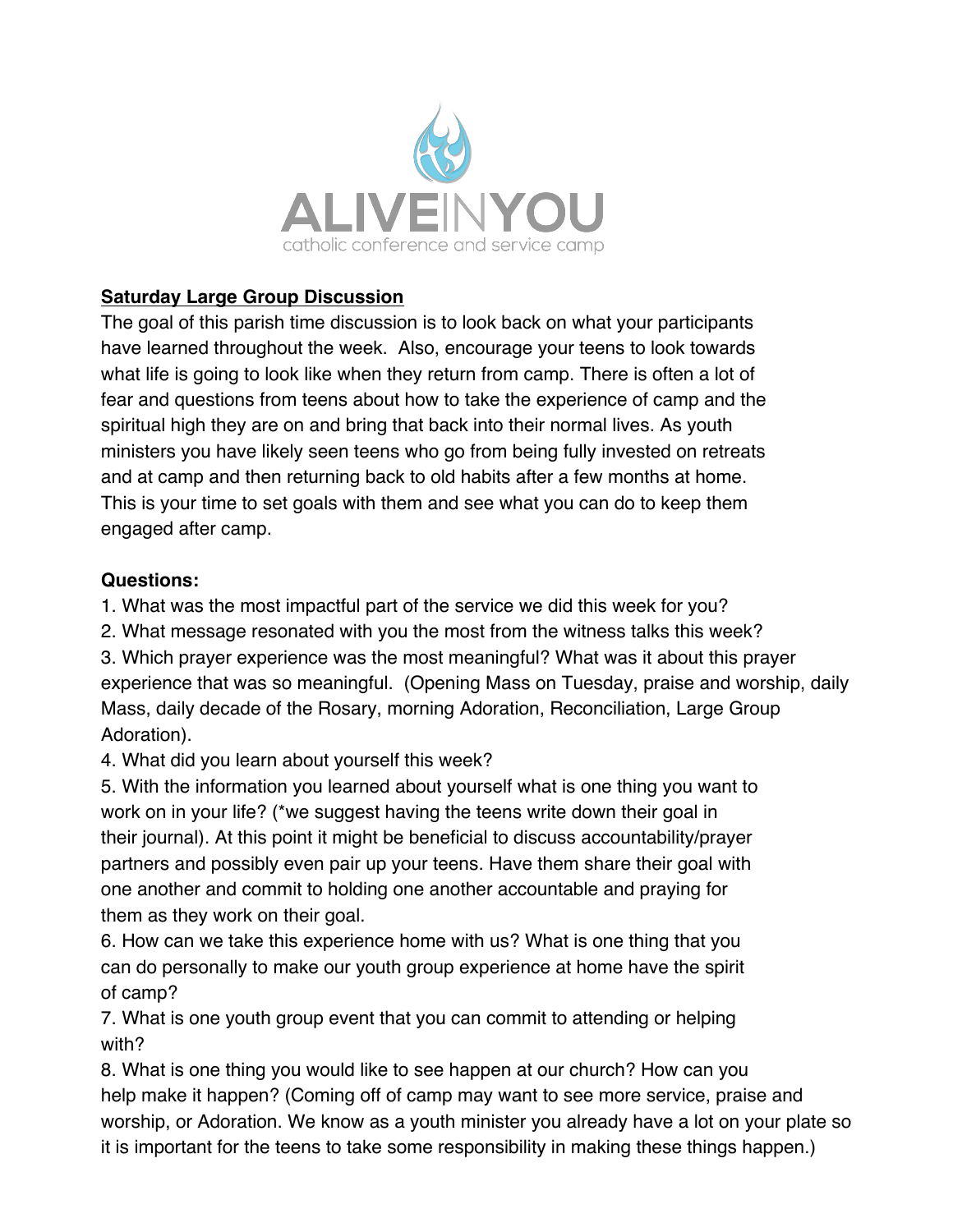

### **The Collaboration of Catholic Competencies for Grades 7-12**

In the Catholic version of the *Wellness for All Learning System*, our workshops train teachers, support staff, students, and parents on 'how to' embrace new, daily, healthier habits that contribute to lifelong learning, as followers of the teachings of Christ*.* All *WFA Workshops,* support student learning by aligning educational competencies of the *New Basics*, which are:

- 1. Learning to learn
- 2. Thinking creatively and critically
- 3. Collaborating
- 4. Communicating effectively
- 5. Developing a sense of self and society

### *Wellness for All* also supports integrating *Social Emotional Skills* (CASEL)

- 1. Self-awareness
- 2. Self-management
- 3. Responsible Decision -Making
- 4. Relationship Skills
- 5. Social-Awareness

To maintain the Catholic perspective, *WFA Workshops* use the following:

### **Ontario Catholic School Graduate Expectations (OCSGEs)**

- 1. A Discerning Believer Formed in the Catholic Faith Community
- 2. An Effective Communicator
- 3. A Reflective, Creative and Holistic Thinker
- 4. A Self-Directed, Responsible, Lifelong Learner
- 5. A Collaborative Contributor
- 6. A Caring Family Member.
- 7. A Responsible Citizen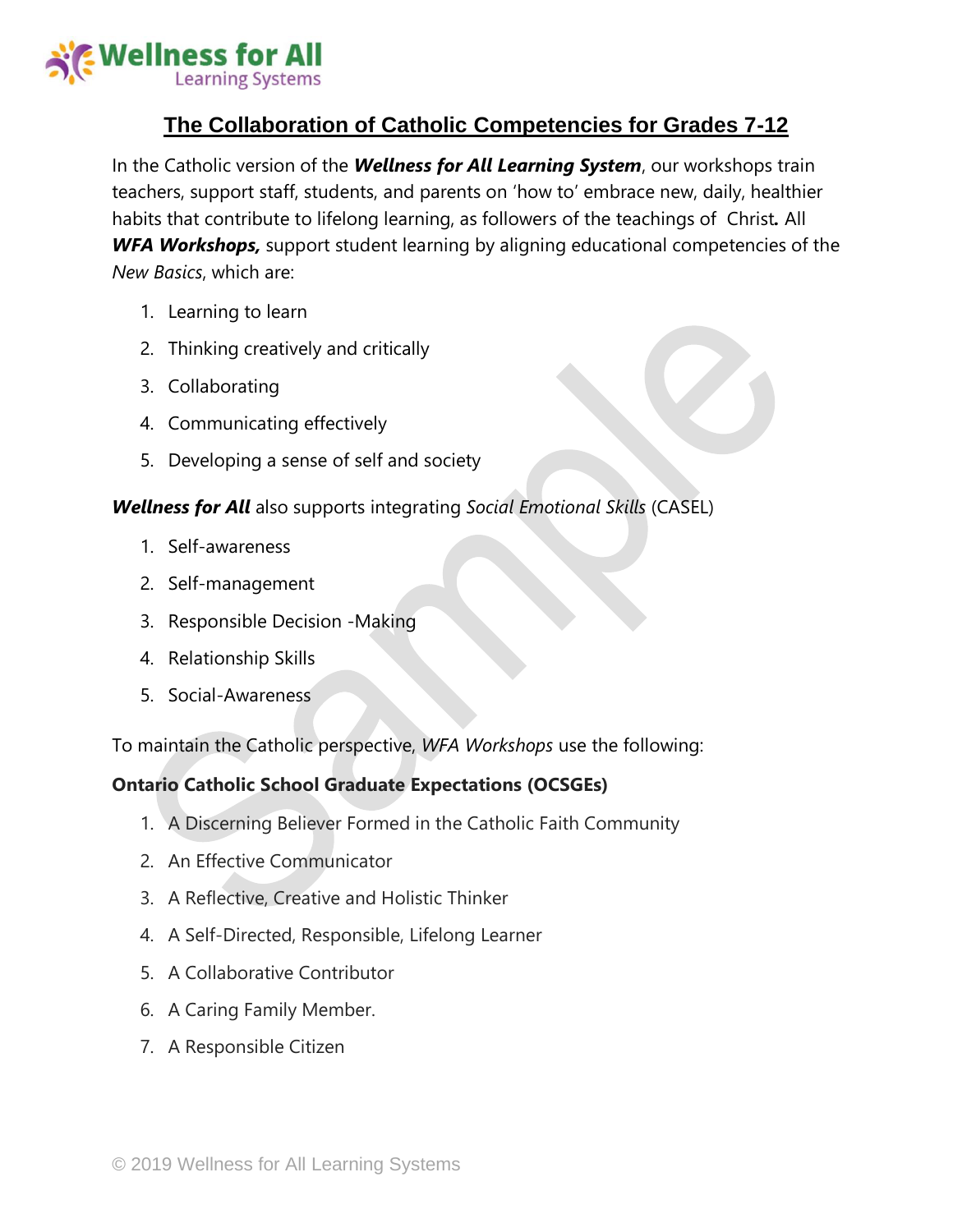

While the Ontario Catholic School Graduate Expectations (OCSGEs) offer a fundamental framework for Catholic Education, the seven expectations mirror the six Global Competencies. These are:

#### **The Six Global Competencies are:**

- 1. Critical Thinking & Problem Solving
- 2. Innovation, Creativity, & Entrepreneurship
- 3. Self-Directed Learning
- 4. Collaboration
- 5. Communication
- 6. Citizenship

(Global Competencies from the Councils of Ministers of Education Canada)

As observed above, these competencies overlap and can be integrated in all subject areas. *Wellness for All Workshops* will align the seven *Ontario Catholic School Graduate Expectations* with the six *Global Competencies*. The apparent, organic connections will be made for educators, in, order to, provide them with rich perspectives of the competencies that are rooted in the Catholic Faith.

Although Wellness for All is only 20-30 minute per day workshops, it is ample time to set healthier, daily habits in place that demonstrate the value of these competencies emerging and integrating in ways leading to a state of wellbeing physically, mentally, emotionally and spiritually.

WFA also supports and includes Dr. Roger Walsh's work on the *8 Ways of Well-Being*

- 1. Being with and in nature.
- 2. Demonstrating and believing in a faith and spirituality.
- 3. Giving back to family, friends, communities.
- 4. Enjoying and valuing recreation
- 5. Honouring healthy nutrition
- 6. Exercising regularly
- 7. Maintaining healthy relationships
- 8. Discovering relaxation methods to support healthy choices.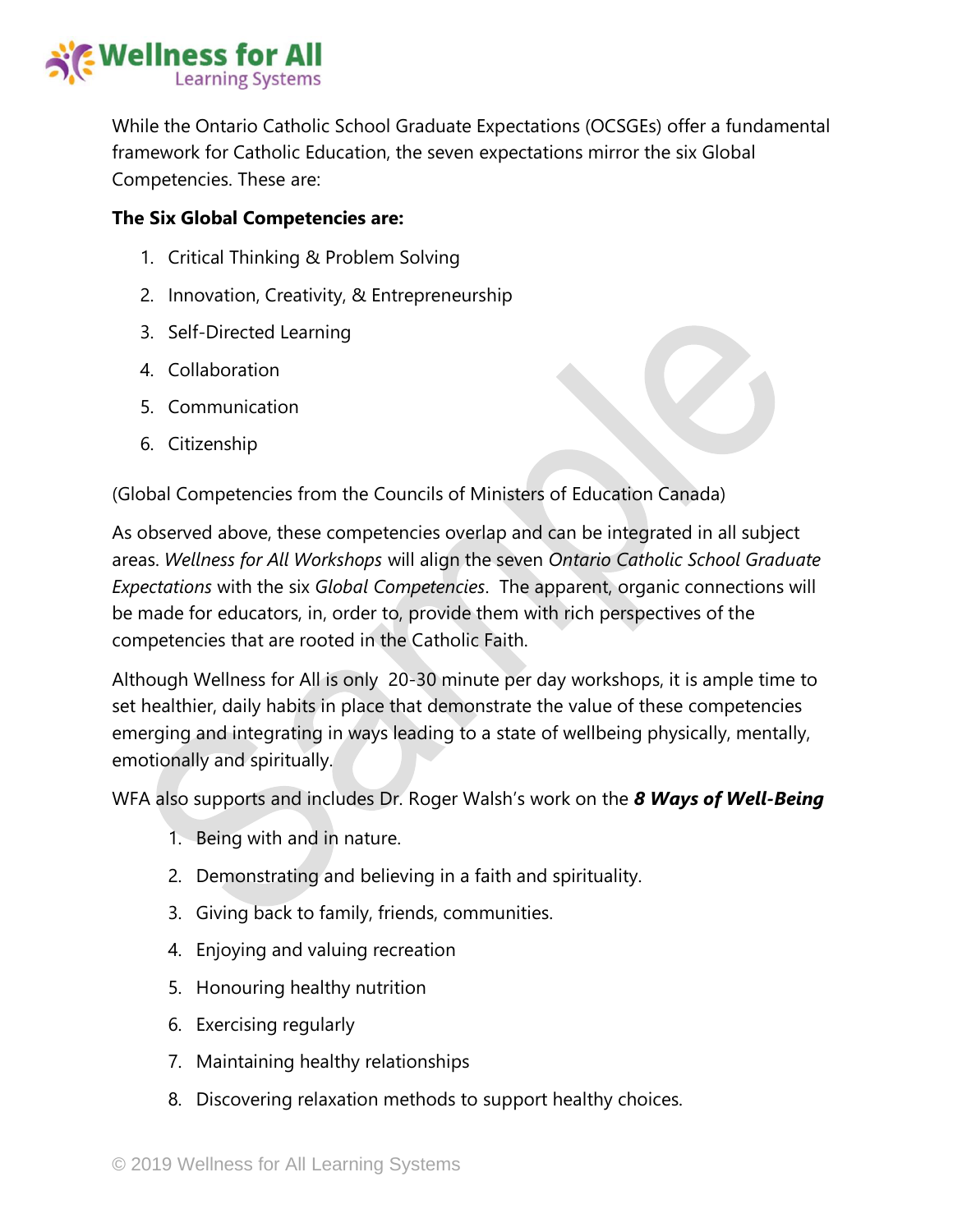

There are also 6 "Perspectives" that align the **Ontario Catholic School Graduate Expectations with the Global Competencies**. They are organized as follows:

| <b>Perspective</b> | <b>Ontario Catholic School Graduate</b><br><b>Expectations (OCSGEs)</b> | <b>Global Competencies (GCs)</b>              |
|--------------------|-------------------------------------------------------------------------|-----------------------------------------------|
| One                | A Discerning Believer                                                   | Critical Thinking & Problem<br>Solving        |
| <b>Two</b>         | An Effective Communicator                                               | Communication                                 |
| <b>Three</b>       | A Reflective, Creative, & Holistic<br>Thinker                           | Innovation, Creativity, &<br>Entrepreneurship |
| <b>Four</b>        | A Self-Directed, Responsible,<br>Lifelong Learner                       | Self-Directed Learning                        |
| <b>Five</b>        | A Collaborative Contributor                                             | Collaboration                                 |
| <b>Six</b>         | A Caring Family Member<br>A Responsible Citizen                         | Citizenship                                   |

Each of the Six Perspectives include the following three areas of focus to support the integration and contextualization of the perspectives into their classrooms, schools, and communities:

1. **Curriculum** – Connections will be made to students' learning in the classroom;

2. **Experiential Learning Opportunities (EL)** – Connections will be made to students'

authentic and engaging experiences with Community Partners (i.e., any individual,

group, or organization, outside of the school);

3**. Individual Pathways Plan (IPP)** – Connections will be made to the students' Individual Pathways Plans (IPPs) to the implementation of their action plans to make meaningful Pathways choices.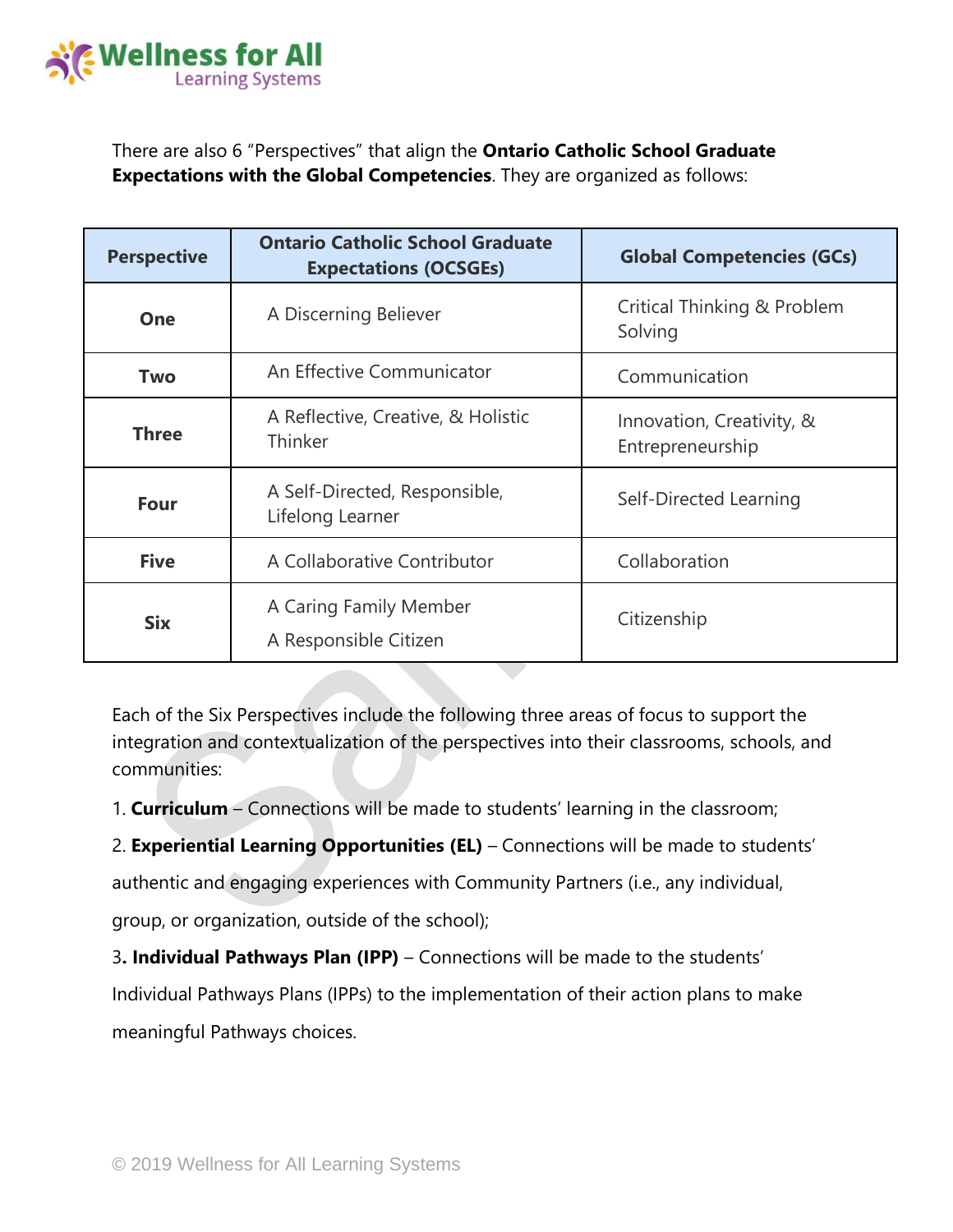

### **Building Collaborative Catholic School Communities**

Every Catholic school community in Ontario, who has chosen the *Wellness for All Learning System* as a pathway to wellbeing for their children and youth needs to call on all members to collaborate with them in preparing our kids for a better future. This is collaborative call to action for: Teachers; Support Staff including Educational Assistants; Department Heads; Physical, Spiritual and Mental Health Leaders; Administrators; CYWs; Public Health Nurses; trained volunteers and Parents are all welcome to join their local school in celebrating the wellbeing of students in Catholic school communities across Ontario. Mastering competencies is the main thrust for wellbeing. Therefore, it is timely that an alignment of all competencies emerges to offer students the best chances of meeting the demands of an uncertain future. Consider, "Say Yes to God!" as your new school cheer!

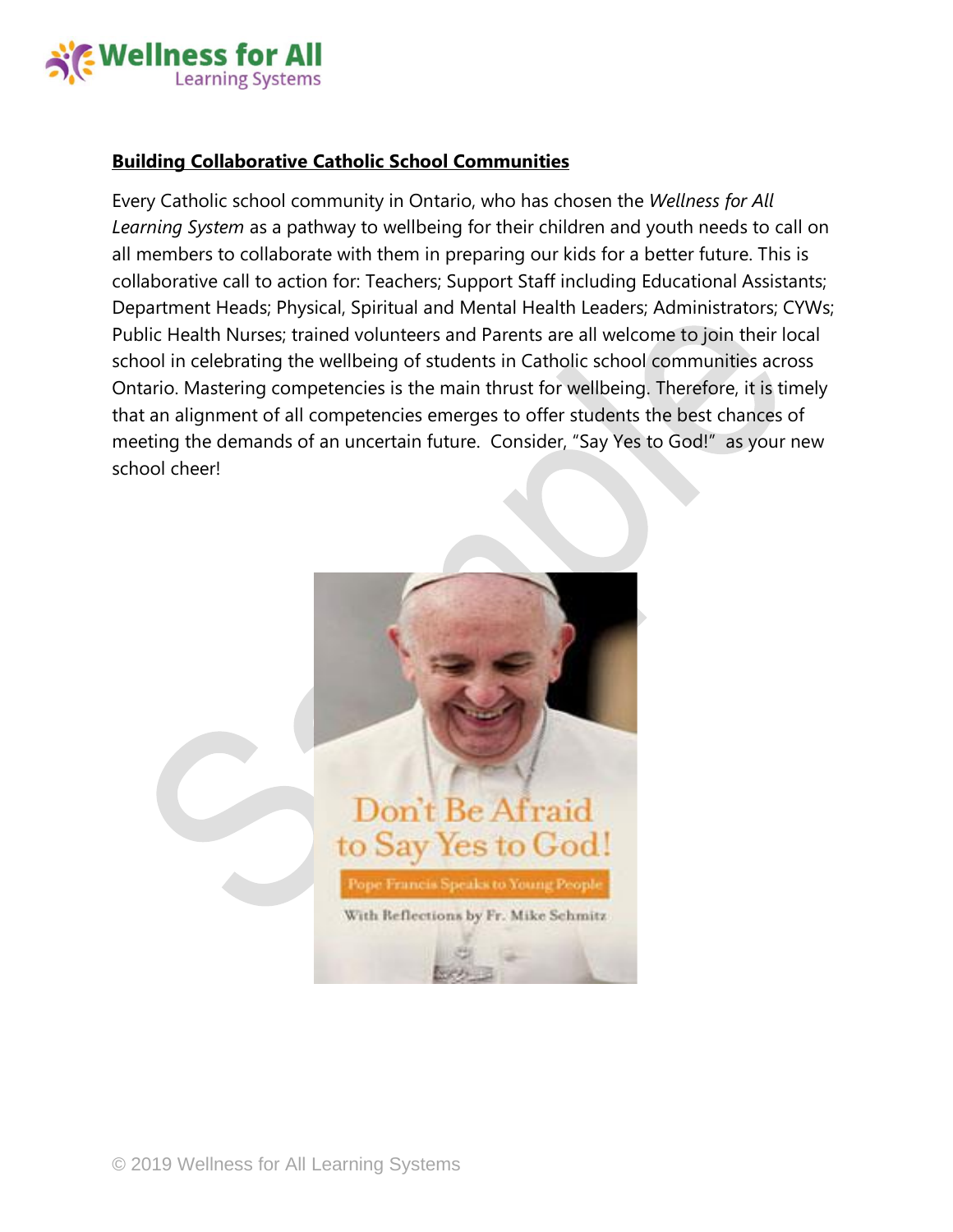# S E L F - A W A R E N E S S **SELF-AWARENESS SEL SKILLS**

### **EMOTION RECOGNITION**

- ❏ Identifies personal emotions as valid, regardless of how others expect them to feel
- ❏ Describes the external event or thought that triggered an emotion
- ❏ Recognizes how positive and negative expressions of emotions affect others
- ❏ Acknowledges an emotion and determines the appropriate time and place to safely process it
- ❏ Understands the effect of self-talk on emotions

### **UNDERSTANDING PERSONAL QUALITIES**

- ❏ Accepts likes, dislikes, and personal preferences of others
- ❏ Uses personal qualities and interests to make decisions regarding postsecondary goals
- ❏ Utilizes interests in planning and decision making
- ❏ Recognizes the importance of personal qualities and interests in decision making

### **AWARENESS OF STRENGTHS & LIMITATIONS**

- ❏ Is realistic about strengths and limitations related to postsecondary goals
- ❏ Identifies the skills and credentials required to enter a particular profession and to begin to prepare accordingly
- ❏ Demonstrates confidence based on an accurate self-assessment of strengths

### **PERSONAL RESPONSIBILITY & ADVOCACY**

- ❏ Analyzes the effect that taking responsibility or not taking responsibility can have on oneself and others
- ❏ Describes how taking personal responsibility is linked to being accountable for behavior
- ❏ Demonstrates an ability to take responsibility for one's choices
- ❏ Analyzes the level of control one has over situations in life
- ❏ Identifies and describes knowledge and skills one can use as a responsible citizen to improve and advocate in the community

### **IDENTIFYING RESOURCES & SUPPORTS**

- ❏ Identifies school support personnel and adult role models and knows when and how to use them
- ❏ Identifies organizations in the community that provide opportunities to develop their interests or talents
- ❏ Assembles/creates constructive support systems that contribute to school and life success



 $/$  GRADES 9-10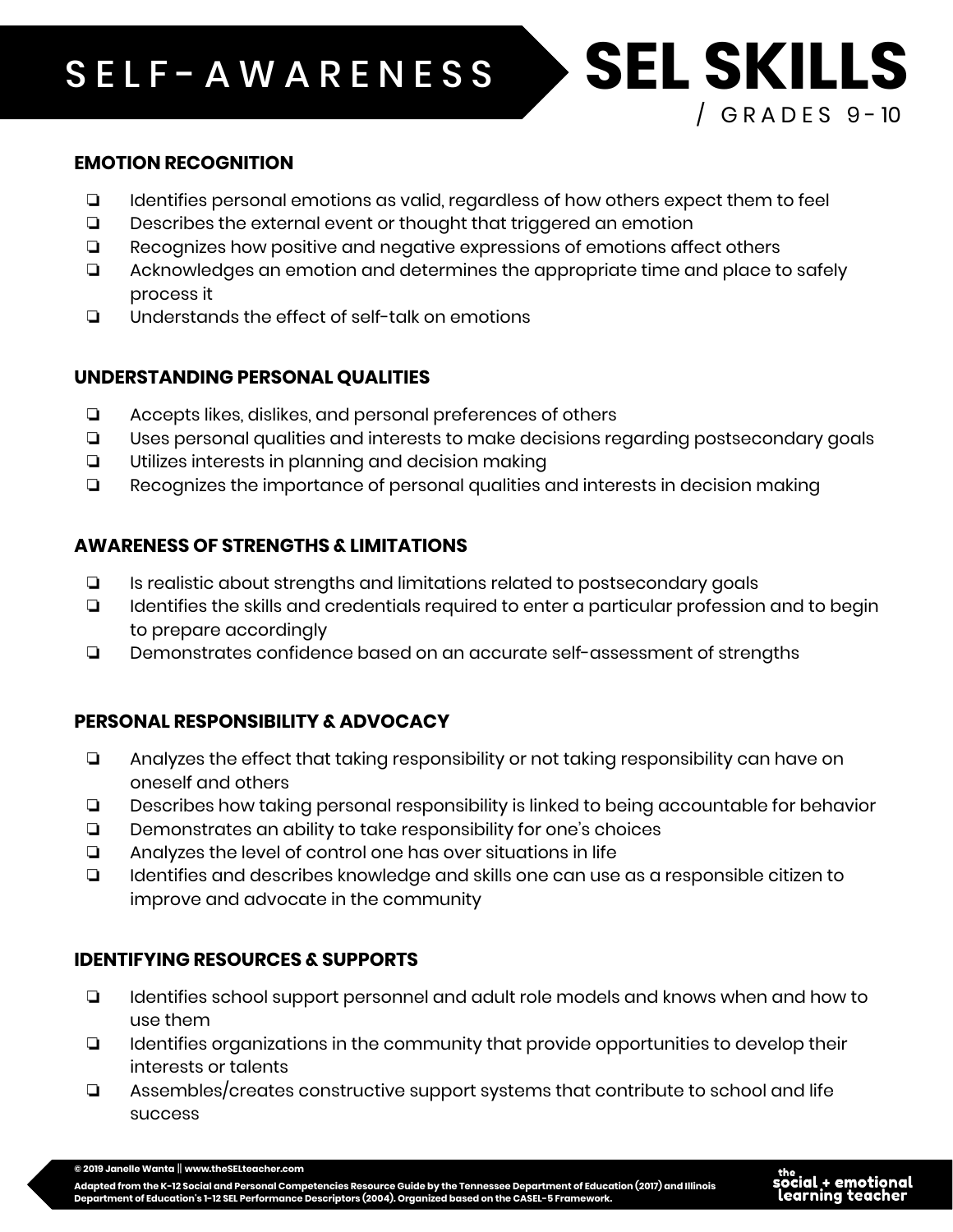# SELF-MANAGEMENT > SEL SKILLS

### **MANAGE EMOTIONS & BEHAVIORS CONSTRUCTIVELY**

- ❏ Demonstrates the ability to reframe difficult situations into opportunities that promote resilience and optimism
- ❏ Evaluates how thoughts and emotions affect decision making and responsible behavior
- ❏ Understands the effect of self-monitoring (self-talk) strategies on emotions and actions/behaviors
- ❏ Recognizes and evaluates how expressing one's emotions might affect or influence others
- ❏ Identifies and practices strategies for coping with and overcoming feelings of rejection, social isolation, and other forms of stress

### **USING GOALS TO ACHIEVE IN SCHOOL & LIFE**

- ❏ Identifies academic goals and self-monitoring strategies
- ❏ Sets a postsecondary goal with action steps, timeframes, and criteria for evaluating achievement
- ❏ Demonstrates an understanding that goal setting supports lifelong success
- ❏ Sets, monitors, adapts, and evaluates goals to achieve success in school and life
- ❏ Identifies outside resources that can help in achieving one's goal
- ❏ Incorporates personal management skills (i.e., time management, organization skills) on a daily basis

**© 2019 Janelle Wanta** || **www.theSELteacher.com**

Adapted from the K-12 Social and Personal Competencies Resource Guide by the Tennessee Department of Education (2017) and Illinois<br>Department of Education's 1-12 SEL Performance Descriptors (2004). Organized based on the C



 $/$  GRADES 9-10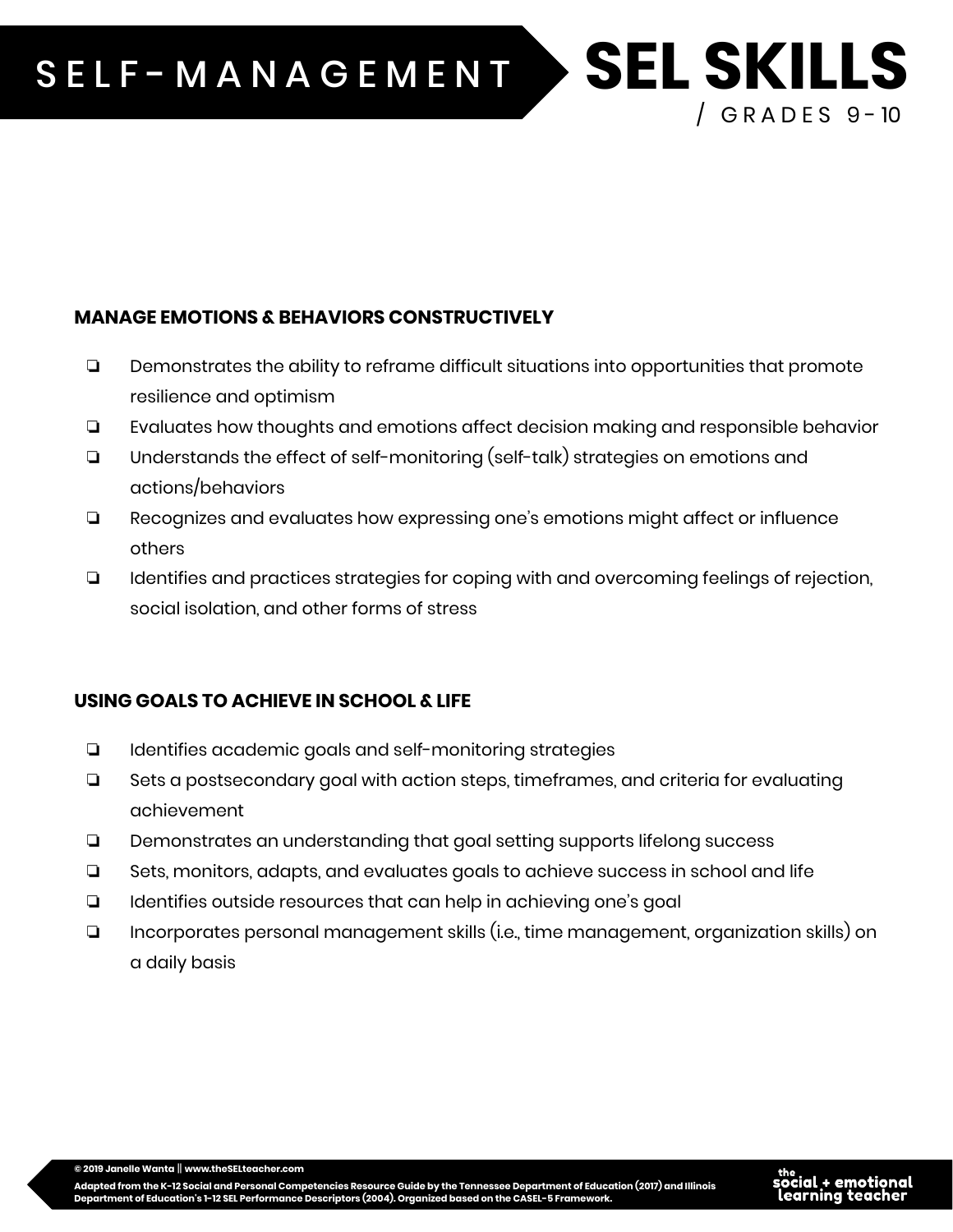# **SOCIAL SEL SKILLS AWARENESS**

## **AWARENESS & CONSIDERATION OF OTHER PEOPLE'S EMOTIONS, PERSPECTIVES, & SOCIAL CUES**

- ❏ Considers the feelings of others
- ❏ Identifies verbal, environmental, or situational cues that demonstrate how others feel
- ❏ Values and learns from the perspectives of others
- ❏ Analyzes the factors that impact perceived appropriateness of an emotional response related to the setting or situation (e.g., a job interview vs. casual lunch with friends)

### **CIVIC RESPONSIBILITY**

- ❏ Works cooperatively with others to implement a strategy to address a need in the broader community
- ❏ Participates in activities that show they are agents for positive change within their community
- ❏ Evaluates the impact of a school, home, or community initiative for change

### **RESPECT FOR HUMAN DIGNITY, INCLUDING CULTURE & DIFFERENCES**

- ❏ Demonstrates respect for individuals from different social and cultural groups
- ❏ Participates in cross-cultural activities and reflects on his/her/their experience
- ❏ Reflects on strategies to oppose stereotyping and prejudice of others
- ❏ Demonstrates respect to traditions and/or practices of various cultures



/ G R A D E S 9 - 10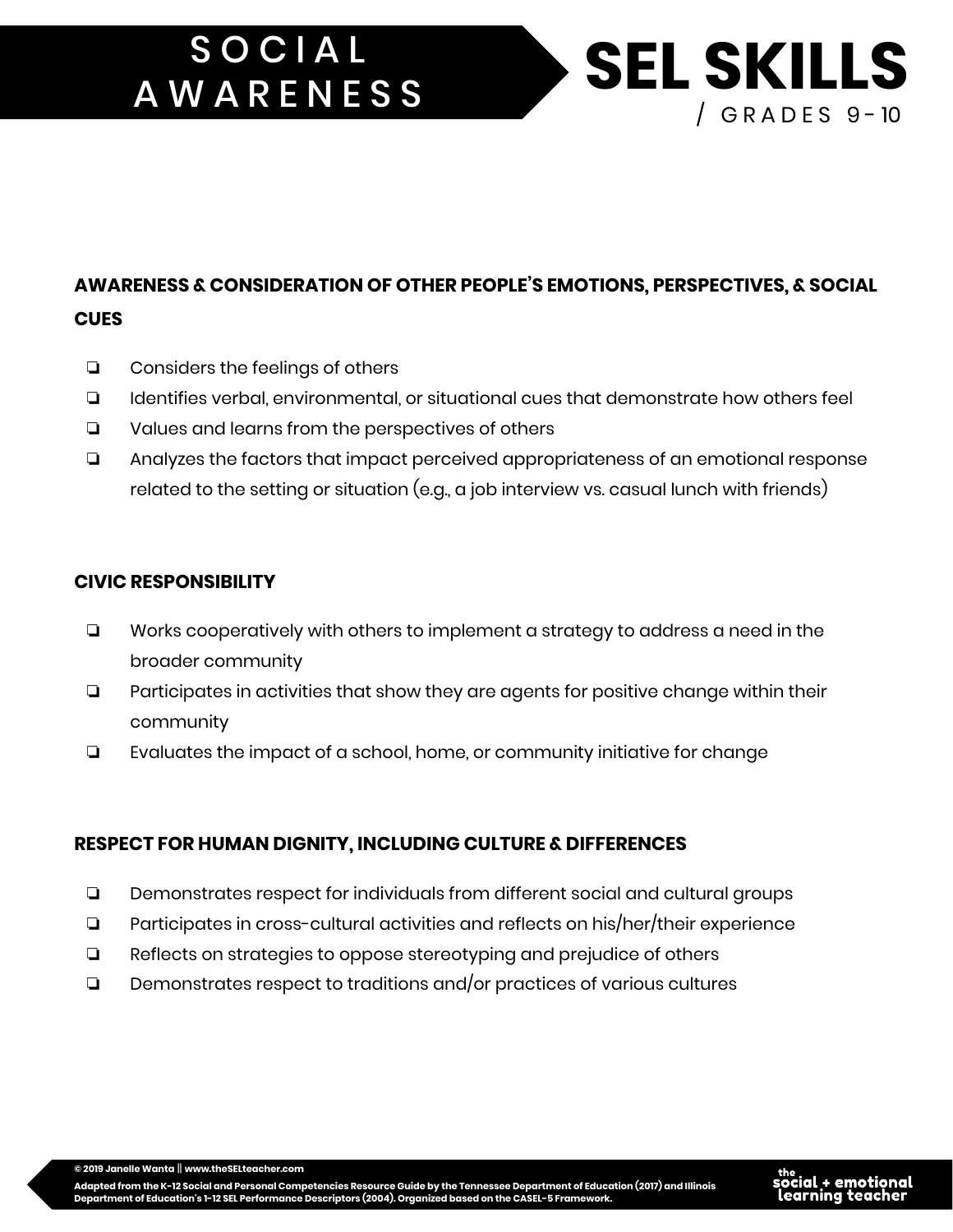# RELATIONSHIP SEL SKILLS **SKILLS**

### **EFFECTIVE INTERACTIONS WITH OTHERS**

- ❏ Demonstrates strategies for collaborating with peers, adults, and others in the community to support and move group efforts forward
- ❏ Offers and accepts constructive feedback in order to help others and improve self
- ❏ Strives to maintain an objective, non-judgmental tone during disagreements
- ❏ Uses assertive communication to have needs met without negatively impacting others
- ❏ Empowers, encourages, and affirms themselves and others through their interactions
- ❏ Practices strategies to use appropriately and constructively in social and other media

### **DEVELOP & MAINTAIN POSITIVE RELATIONSHIPS**

- ❏ Practices strategies for maintaining positive relationships such as:
	- ❏ Pursuing shared interests and activities
	- ❏ Spending time together
	- ❏ Giving and receiving help
	- ❏ Practicing forgiveness
- ❏ Defines social media and social networking and describes its impact on one's life, reputation, and relationships
- ❏ Actively participates in a healthy support network of valued relationships
- ❏ Independently seeks out mentors that support personal development and future goals
- ❏ Develops understanding of relationships within the context of networking for college and career interests

### **CONSTRUCTIVELY PREVENT, MANAGE, & RESOLVE INTERPERSONAL CONFLICTS**

- ❏ Uses listening and speaking skills that help in preventing and resolving conflicts
- ❏ Uses skills and strategies needed to manage intimidation, avoid and escape violence, and maintain personal safety
- ❏ Accesses conflict resolution and problem-solving resources (e.g., security, trusted adults, peer mediators, counselors) when available to facilitate of conflict situations
- ❏ Demonstrates an ability to co-exist in civility in the fact of unresolved conflict
- ❏ Evaluates and reflects on one's role in a conflict and utilizes this information to improve behavior in future conflicts
- ❏ Develops understanding of relationships within the context of networking for college and career interests



 $/$  GRADES 9-10